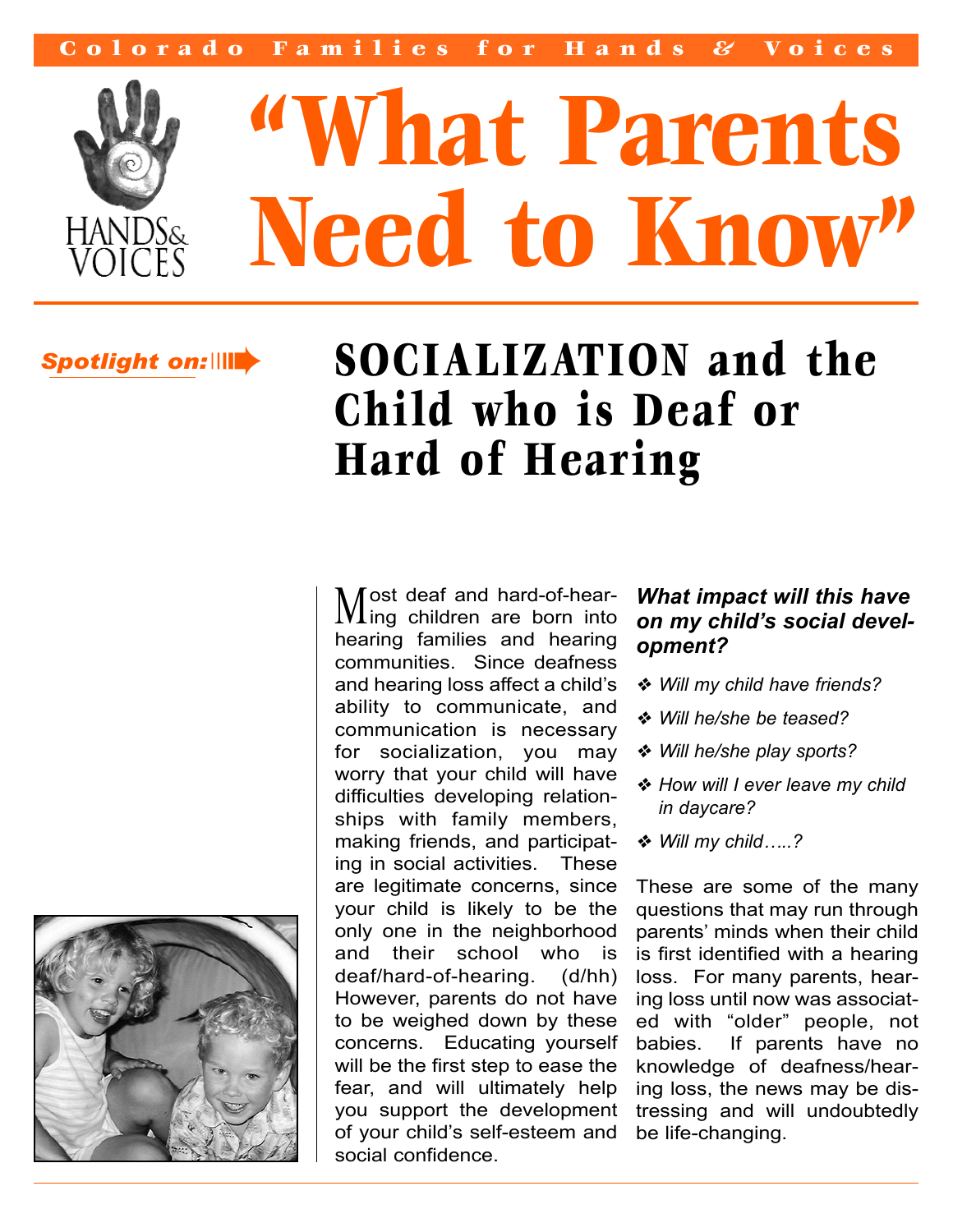#### *Getting started: Where can I find the information I need?*

Fortunately, parents can obtain helpful information from a wide variety of sources such as:

- ❖ Internet
- ❖ Health professionals (audiologist, pediatrician, etc.)
- ❖ Early intervention specialists (speech therapists, ASL instructors, early childhood educators, etc.)
- ❖ Primary and secondary educators of deaf and hard-of-hearing students
- ❖ Organizations that focus on deafness and/or hearing loss (Hands & Voices, State Association of the Deaf, AG Bell, State School for the Deaf, Self Help for Hard of Hearing (SHHH), Commission for the Deaf/HH etc.)
- ❖ List-serves that provide periodic information via e-mail
- ❖ Books and journals

#### *Taking the next step: Finding people who have "walked the walk."*

Sources of information you refer to initially for more technical purposes may also point you in the direction of resources such as other families who have children with hearing loss, deaf/hard-ofhearing role models, and programs and services specific to the needs of their family. When your family is ready, meeting other families with children who are deaf/hard of hearing and meeting deaf/hard of hearing adults can relieve some of your

anxieties and can help you feel less alone in the experience. Paul Ogden writes,

"When you do feel ready, here are some people to seek out:

- ❖ Other parents of deaf or hard of hearing children-parents who will have experiences to recount and resources to tell you about, as well as warnings of what or whom to avoid.
- ❖ Deaf adults-people who can help you understand the realities of deafness and the way it shapes the perspectives of deaf people. "Meeting deaf adults will acquaint you with the world and culture of deaf people, and it will bring role models into your child's worlda factor whose importance, right from the start, cannot be overstated". (Ogden, P. 1996, The Silent Garden: Raising Your Deaf Child)

#### *Facilitating positive social experiences: The early years.*

Early on, parents will play a crucial role in helping their child feel comfortable in social situations. Keep in mind though; a child may have a natural tendency to be outgoing or a natural tendency to be shy. In other words, being shy may not be a "deaf/hard of hearing" characteristic; the child may just be shy.

A first step in encouraging independence in social situations is leaving your child with a trusted care-giver. If a neighbor, friend, grandparent volunteer to watch your child, accept the offer. Children are very good at letting people know their wants and needs. if you have chosen to sign with your child, and you are concerned that the caregiver doesn't know any sign language, leave a simple sign language book. A parent can even make their own book with signs their child uses. If there are certain techniques your family uses to get your child's attention, let the caregiver know. If you are comfortable leaving your child, your child will be comfortable.

Although babies and young children socially interact most frequently with family members, children in daycare settings and playgroups will also have significant social relationships with other adults and children. Parents faced with finding a child care or preschool setting for their deaf or hard-ofhearing child may wonder if communication difficulties will affect the quality of care and the relationships their child will develop with their teachers and peers. Caregivers do not necessarily need to have previous experience with a deaf or hardof hearing child in order to provide a nurturing and positive environment, but it is important to find a child care setting that is open to and enthusiastic about welcoming your child with hearing loss. When deciding on a child care setting, there are some important questions to consider that will have a direct impact on your child's social interactions. These are: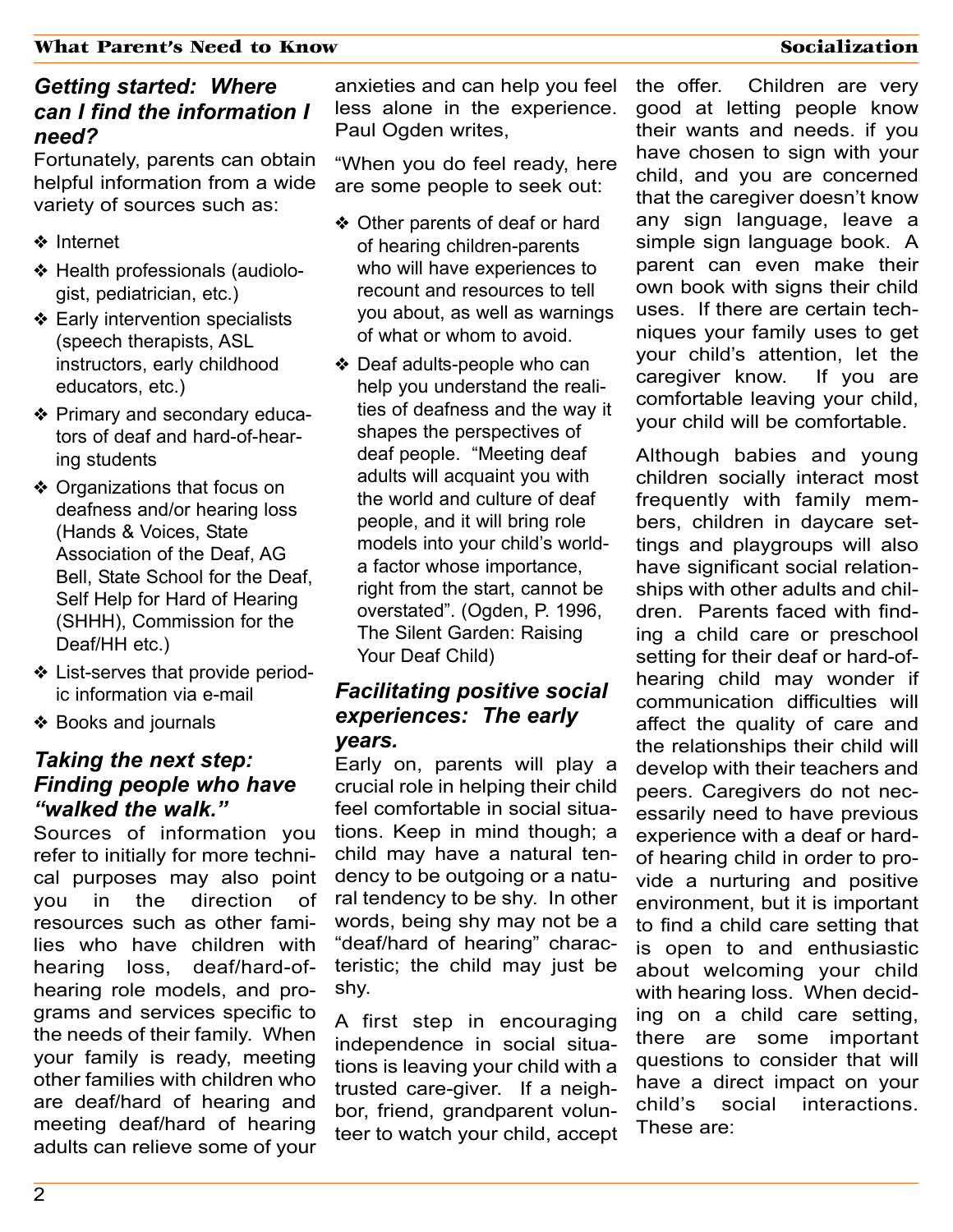- ❖ If my child uses amplification (hearing aids, cochlear implant, fm-system), is the caregiver comfortable with and willing to learn about the technology? Will they be committed to helping ensure that my child is using the amplification consistently according to my directions?
- ❖ If my child uses sign language (either exclusively or in combination with other communication methods), is the caregiver willing to learn sign language and, if applicable, teach it to other children in the child care setting?
- ❖ What are the acoustics like in the setting? Are the floors carpeted? How many children are in one space at a time?
- ❖ Does the caregiver recognize the need to both accommodate my child's special needs as well as foster an environment where my child is included and accepted by the other children?

According to Solit and Bednarczyk (1999), there are three important objectives of an inclusive program (one that includes hearing peers):

1) to create a social environment that facilitates acceptance of children who are deaf and hard of hearing by children who can hear; 2) to support and encourage friendships between children with and without hearing losses; and 3) to provide opportunities for children using different languages and communication modes and from different cultures to learn from each other.

Other social situations that offer good exposure could be story-time at the library, music class at the local recreation center, the nursery at church or the gym.

**"Educating yourself will be the first step to ease the fear, and will ultimately help you support the development of your child's self-esteem and social confidence."**

#### *"What are those things in your ears?"*

It's an inevitable question and it is one your young child will be asked frequently by curious peers. Children should feel comfortable discussing hearing loss with friends and peers. In the early years the parent will be the model. When other children or adults ask about your child's hearing aids, their hearing loss, why they use sign language etc, answer the questions. If a parent feels uncomfortable discussing hearing loss, the child will feel like it is a bad thing. If your child learns to answer the questions, it will help develop their own sense of self.

*2-year-old Sally and her mother Liz were in the grocery store putting apples in a bag, when a little boy passing by with his father asked Liz, "What are those things in her ears?" The boy's father looked embarrassed and whispered "sorry" to Liz. Liz smiled at the boy and replied,*

*"Those are Sally's hearing aids." "Oh, said the boy, what do they do?" Liz replied, "Well, it is a little bit like the glasses I'm wearing glasses to help me see more clearly. Sally's hearing aids help her to hear better."* 

#### *Running interference: Knowing when to step in, and when to step back.*

As your child grows older, initiate play dates with hearing and deaf/hard of hearing children. Your deaf/hard of hearing child will enjoy play dates just as your hearing children will. Allow the children to interact on their own; the temptation may be to make the interaction better, but often parents ruin the fun. Use this time to observe. If you see room for improvement in social skills, role play with your child later during playtime. Anticipate new situations and play it out beforehand.

Sometimes it is necessary to involve yourself in a situation, but think before you do. Will this help right now or can it wait?

*Sammy, a seven year old boy with a severe-profound hearing loss was playing in the sprinkler with his good friend seven year old Jessie who is hearing. Jessie is learning sign language and always makes sure Sammy is watching her before she talks/signs. Because they were playing in the water, Sammy was not wearing his hearing aids. He wasn't looking at Jessie, and she kept calling/signing his name waiting for him to turn around.*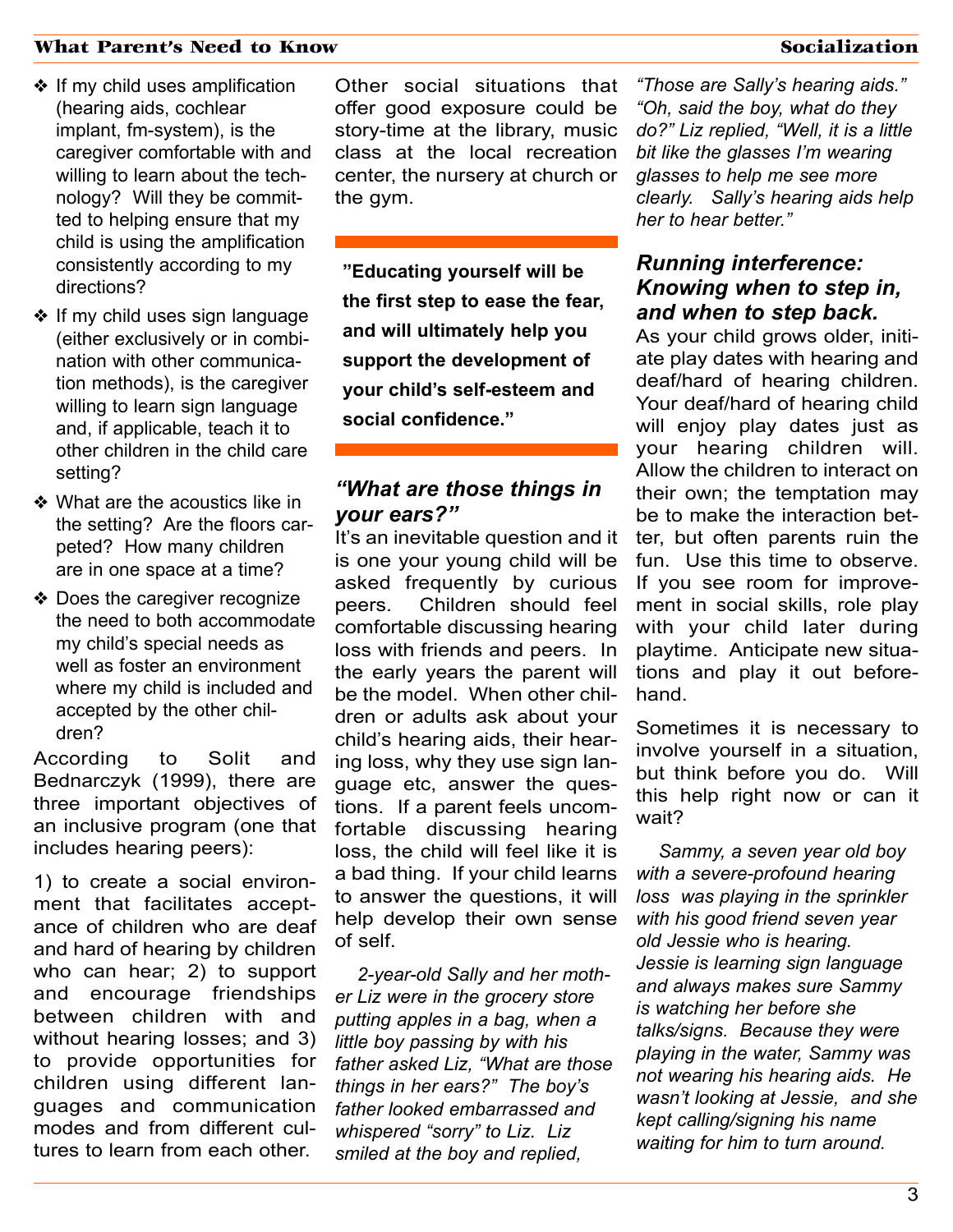*Sammy's mom was watching. Realizing Jessie was becoming frustrated, Sammy's mom explained that without his hearing aids Sammy can not hear anything so Jessie would need to tap him –calling his name would not work. She also explained to Sammy that he would need to be aware that he didn't have his hearing aids on. They played in the water the rest of the summer; Jessie knew how to get Sammy's attention and Sammy knew to be aware of what was happening around him..*

Mom chose to intervene because Jessie always made such an effort to communicate effectively with Sammy. Had she waited until later Jessie would have been frustrated and the learning opportunity would have been gone.

*5-year-old Daniel arrived with his mother excited to start kindergarten. He didn't know anyone attending the school, but he told his mother he wasn't afraid. Mom was worrying about Daniel making friends in his mainstream classroom because of his first language was sign language and his speech was a bit difficult to understand. As Daniel entered the classroom, a boy came up to him and said "Hi, I'm Alex. What's your name?" There was a pause, and Alex and Daniel just looked at each other. Daniel's mom wanted to jump in and facilitate the interaction, but just as she was about to, Daniel said and signed, "Hi! I'm Daniel. Do you want to go over and play with the dinosaurs?" Alex nodded and they headed over to play.*

Sometimes it's hard to wait and see what will happen. As loving parents, we don't want to see our child get left out or miss an opportunity to make a friend. It's very tempting to jump in and "smooth out" any communication challenges that pop up in front of us. Perhaps it's not so surprising, but left to their own devices, children will usually find a way to communicate with each other. It is better in the long run if a child's interactions with peers are his or her own rather than via a parent.

#### *Maintaining and strengthening social ties*

Don't let summer be a down time for your child. Initiate a summer-play group with your child's friends/peers from school. If possible set up group swim lessons, soccer lessons, gymnastics classes, music classes, etc. for your child and deaf/hard of hearing peers. If children continue to see each other during the three month summer break, when school starts in the fall, they will not have to restart the bonding process again. This time also gives parents a chance to visit and network. If you have set up group lessons with an interpreter, spread the word to other families with deaf/hard of hearing children. This will be a way to broaden your families' network of deaf/hard of hearing individuals.

*A group of parents from a deaf/hard of hearing preschool set-up a summer playgroup schedule before school let out.*

*The families rotated houses. Whoever hosted was responsible for snack and an activity. The other parents stayed, but they were able to visit. The host was in charge of the kids, and unless he/she needed help the other parents were off duty. The children looked forward to playgroup as did the parents. The children strengthened their friendships, were exposed to different adults, and the parents had a great opportunity to strengthens their friendships. When school started in the fall, the teacher commented there was a noticeable difference in the children. The children didn't need any adjustment period; they were ready to start back again as if there had been no break. The parents continued to meet weekly for coffee.*

#### *Getting technical: Writing social objectives into the IEP*

Once your child enters school the social piece will need to be addressed. The ability to communicate effectively with other peers whether the peers are hearing, deaf or hard of hearing will need to be addressed in your child's IEP, as will effective communication with adults your child will meet at school. The school placement you have chosen will influence the direction of the IEP. Children in a center based program or a school for the deaf will have more opportunity to interact with peers and adults using the same mode of communication. This is not to say this issue does not need to be addressed. Regardless of their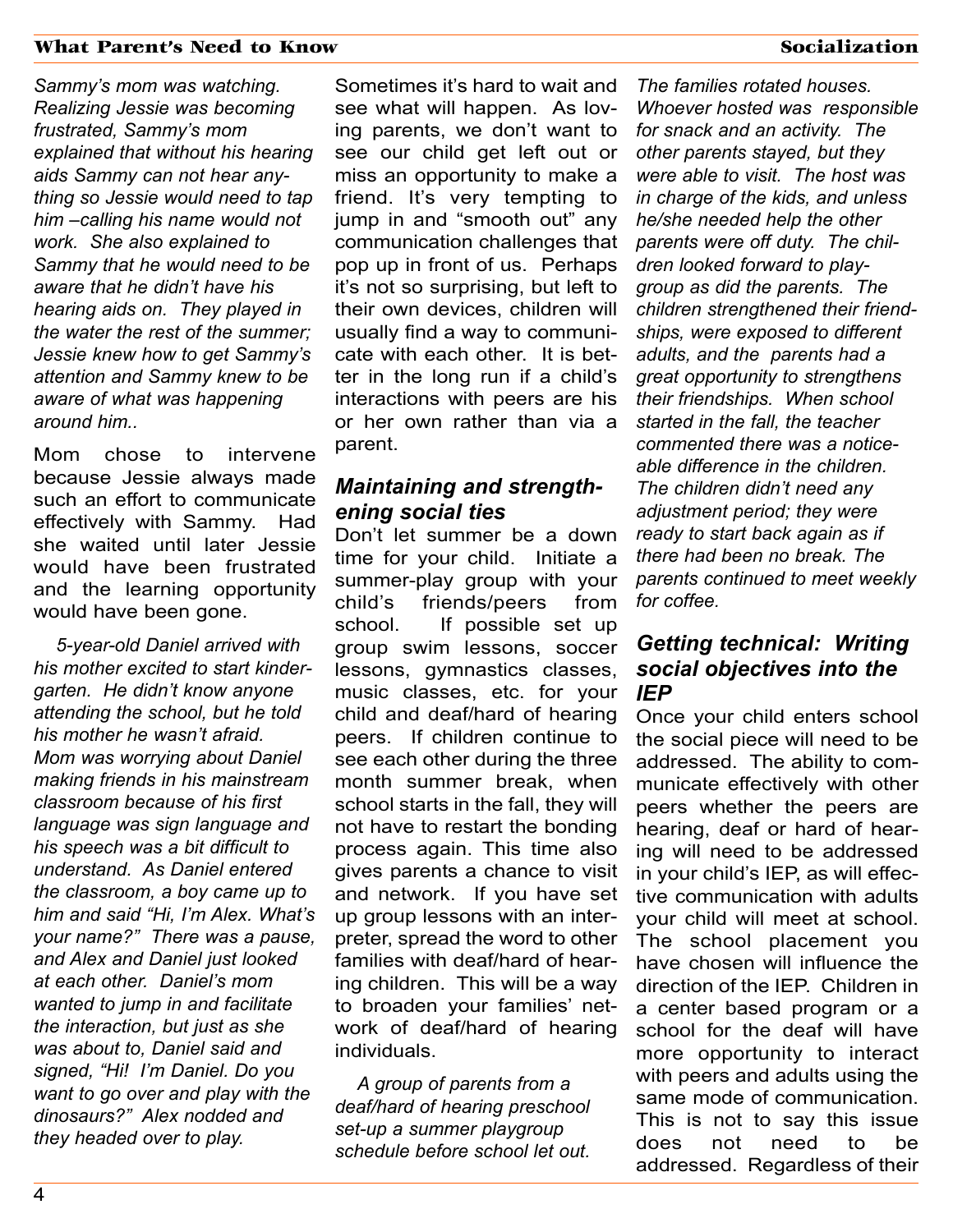preferred communication mode, deaf or hard-of-hearing children attending a mainstream program may not have the opportunities to interact with other deaf/hard-of-hearing peers or adults. Some deaf/hard-of-hearing adults, who in general felt positive about their experience in mainstreamed education, have said that they would have benefited from more opportunities to interact with other deaf or hardof-hearing individuals. Within the IEP different goals can be addressed as to how to facilitate interactions. Some examples are:

- ❖ Becoming an on-line(e-pen) pal with another student who's deaf or hard of hearing.
- ❖ Networking mainstreamed students to center-based or state deaf residence schools for opportunities to gather socially.
- ❖ Connecting to a state role model program, if available.
- ❖ Many teachers believe that discussing information with friends and other peers enhance learning. Brenda Schick, a researcher and professor from the University of Colorado explains, "It seems reasonable that a child's IEP should reflect the goals that schools have for all children regarding social cognition and learning the language of discussion and debate."

Children learn better when they are able to work with friends and interact with friends in the classroom. Group projects will be better completed when children work with real friends rather than with non-friend peers. Schick says, "With peers, children can argue, negotiate, and figure it all out. Some researchers have speculated that these life skills come more from peer interactions than through interactions with adults. And those language skills are absolutely essential."

**"As loving parents, we don't want to see our child get left out or miss an opportunity to make a friend. It's very tempting to jump in and 'smooth out' any communication challenges that pop up in front of us."**

#### *Facilitating social competence: Challenges and ideas*

Hearing children pick up a lot of information indirectly. This is called passive or inferential learning. Because deaf/hh children do not overhear conversations occurring around them, they will miss information that other children just seem to know. This can cause a feeling of isolation at school. In the cafeteria or on the playground children will discuss what they will do when they're finished with lunch, the most popular new video game, the new rules for kick ball for Tuesday, etc. Kids move fast and change topics quickly. How can a deaf/hh child keep up.? Do they have a good friend or two who keeps them caught up?

*Tommy, a hard of hearing child, attending a mainstreamed program at his neighborhood school was very happy entering in to first grade. He had attended kindergarten at the same school, and children he had been friends with were placed in his class. After a couple weeks of school, he told his mom, his friends were still his friends but not after lunch or at recess. She found this puzzling so she observed off and on for a week. She realized her son was missing the other children's plans. When they decided to change an activity, her son missed the change or the new rule. The kids just expected you to follow along if you wanted to play. The mother addressed this with the teacher and set-up a plan. They pulled three of his friends and asked if they would make sure Tommy knew when the activity was changing and when the rules were changing. They also addressed with Tommy how things are on a playground— -fast. The kids tried hard, and there were ups and downs, but as they progressed into higher grades the kids continued to relay information to Tommy and eventually Tommy was helping to change the rules. Mom asked every year that certain kids move on to the next class with her son. He had developed some meaningful friendships and she knew the importance of this.*

As your child grows and desires more independence, the best way to help them become comfortable and happy in social situations is to do things that are mostly behind the scenes, but which facilitate communication and